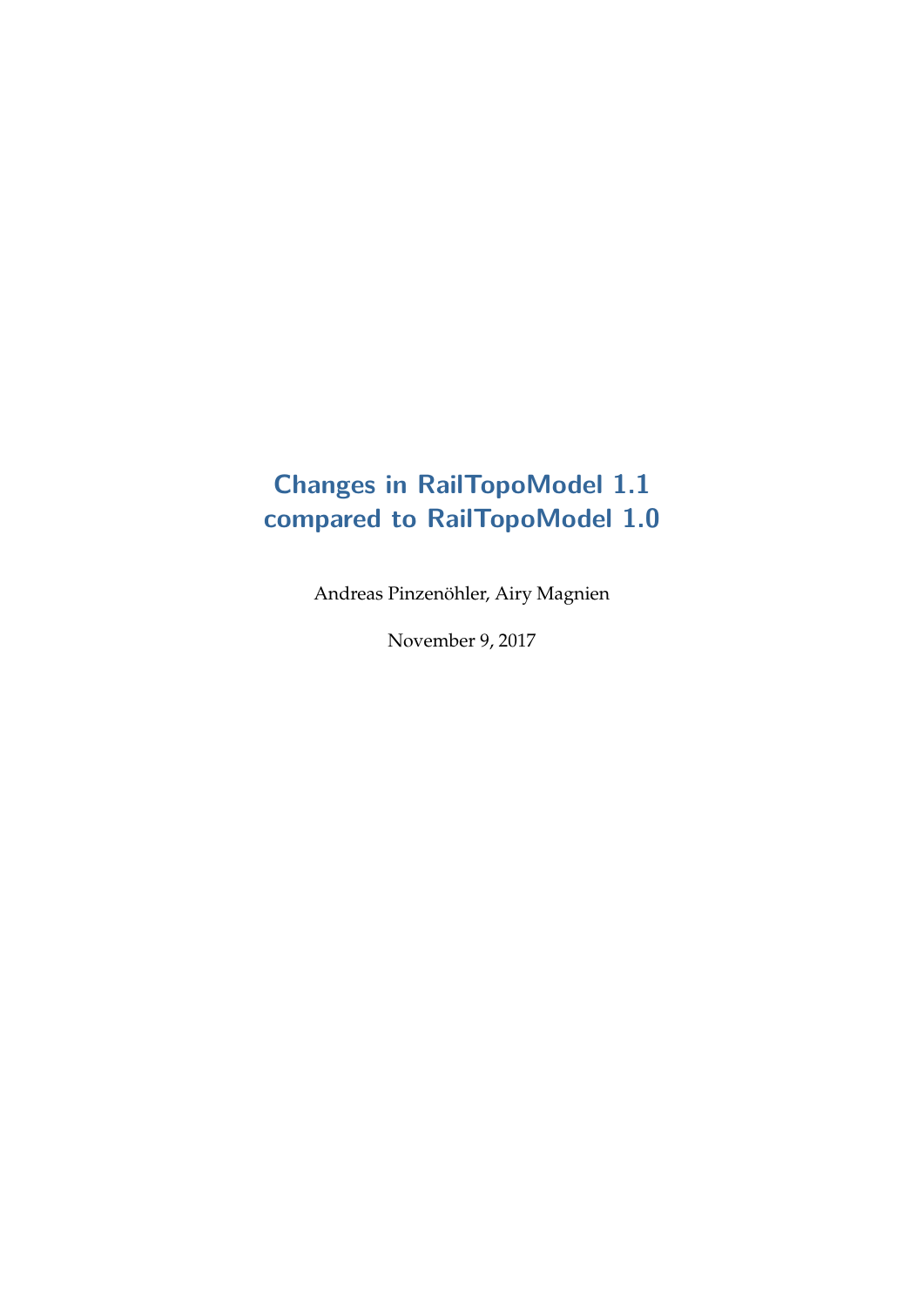## **1. Introduction**

RailTopoModel version 1.0 (short: RTM 1.0) has been published by UIC as IRS30100 in April 2016. Since then, RailTopoModel attracted the attention of the industry, of software vendors, and of Universities and Research Centres. In parallel, the early implementers represented in the RTM workgroup continued the testing and implementation of RTM, while also figuring out the future applications and developments. Also, matching successive versions of RTM with successive versions of railML3.x, the associated data exchange format, calls for robust solutions, with some effects on the RTM structure. Overall, these practical works led to a number of small, but significant changes in RTM. These changes are partly documented as notes in the UML diagrams; the following provides more information.

# **2. Objective of the present document**

The present document summarizes and explains the changes relative to the initial version, RailTopoModel 1.0, as published on: <http://www.railtopomodel.org/en/>. The information in dedicated wiki: [http://wiki.railtopomodel.org/index.php?title=](http://wiki.railtopomodel.org/index.php?title=Main_Page) [Main\\_Page](http://wiki.railtopomodel.org/index.php?title=Main_Page) will be gradually updated.

# **3. Overview on RailTopoModel 1.1 main changes and their rationale**

The present section mentions most changes following a systematic, top-down approach.

### **3.1 Design principles: SOLID**

According to Wikipedia,

In computer programming, the term SOLID is a mnemonic acronym for five design principles intended to make software designs more understandable, flexible and maintainable.

RailTopoModel is now published as a standard (IRS30100), for which understandability, flexibility and maintainability are obviously important. The initial version of Rail-TopoModel has therefore been reviewed in the light of the aforementioned five principles, which we summarize here: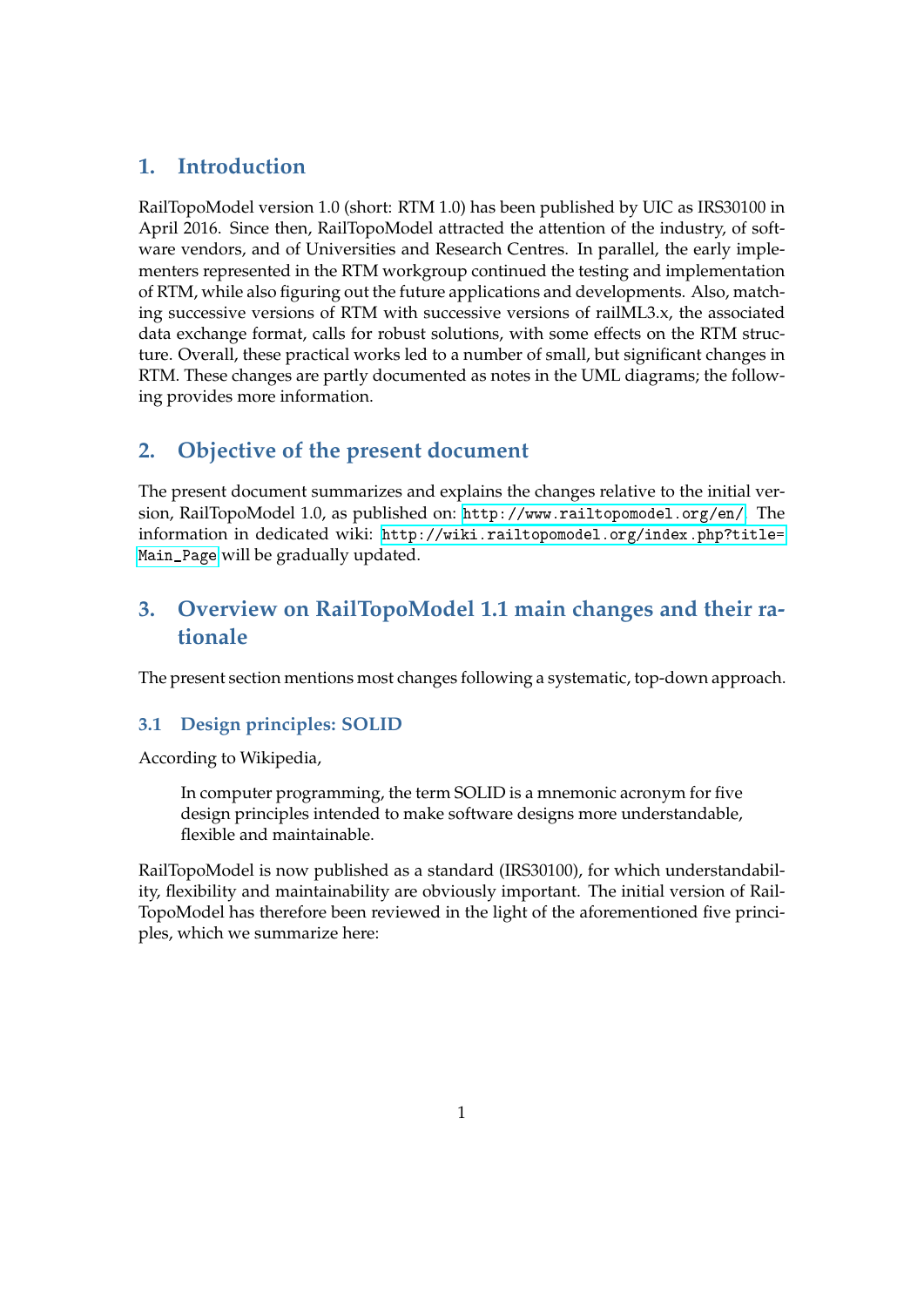| Initial          | Concept                                                                        |
|------------------|--------------------------------------------------------------------------------|
| S                | Single responsibility principle: a class should have only a single responsi-   |
|                  | bility (i.e. only one potential change in the software's specification should  |
|                  | be able to affect the specification of the class)                              |
| $\left( \right)$ | Open/closed principle: software entities should be open for extension, but     |
|                  | closed for modification.                                                       |
|                  | Liskov substitution principle: objects in a program should be replaceable      |
|                  | with instances of their subtypes without altering the correctness of that pro- |
|                  | gram.                                                                          |
|                  | Interface segregation principle: many client-specific interfaces are better    |
|                  | than one general-purpose interface.                                            |
| D                | Dependency inversion principle: one should depend upon abstractions, not       |
|                  | concretions.                                                                   |

### **3.2 Functionalities**

RTM 1.1 does not add any new functionality, compared to RTM 1.0. This is only a maintenance release.

#### **3.3 Packages**

The overall package structure has been revised. Packages *Base* and *PositioningSystem* have been moved into one "superpackage" called *Common*, and all other packages were grouped into an *Infrastructure*superpackage. The package *Network* has been created to host the classes *Network*, *LevelNetwork* and *NetworkResource*. A few classes, such as *AssociatedNetElement* and *OrderedAssociatedNetElement*, have changed container package.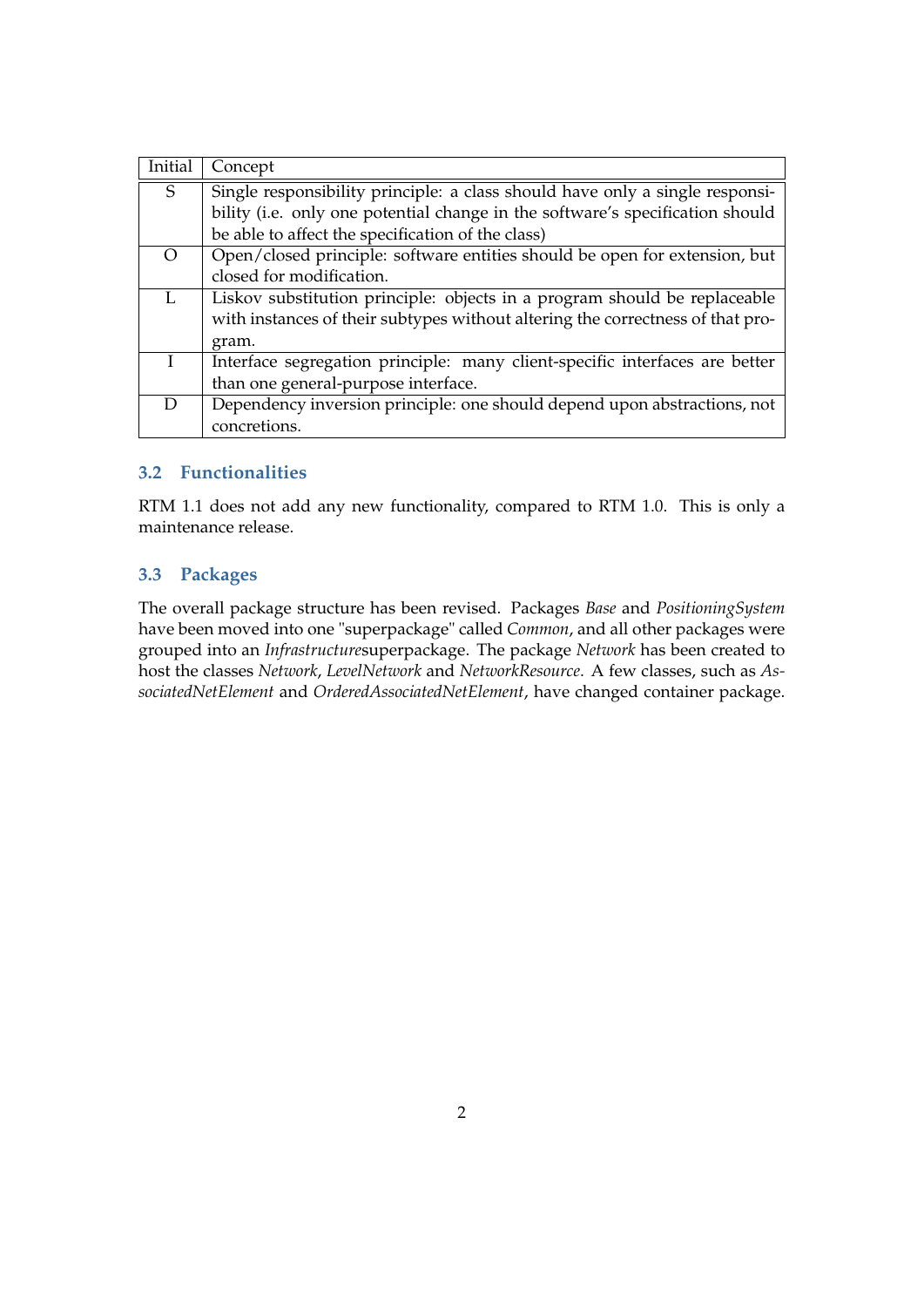

#### **3.4 Classes**

#### **3.4.1 New classes**

The former *BaseObject* hosted three main attributes: Identificator, Name, validity period. Most, but not all three are needed in every descendent class. The decision was then as follows:

- *BaseObject* now only retains the identificator, *id*, of generic type *tID*. The identificator type is for the user to choose amongst the daughter datatypes of *tID*: the recommended choice is *UUID*. Users wishing to retain compatibility with existing data repositories may however use *legacyID*.
- The new class *NamedResource* inherits *id* and implements the *name* attribute that was formerly with *BaseObject*. Furthermore, a *longname* attribute has been added for convenience.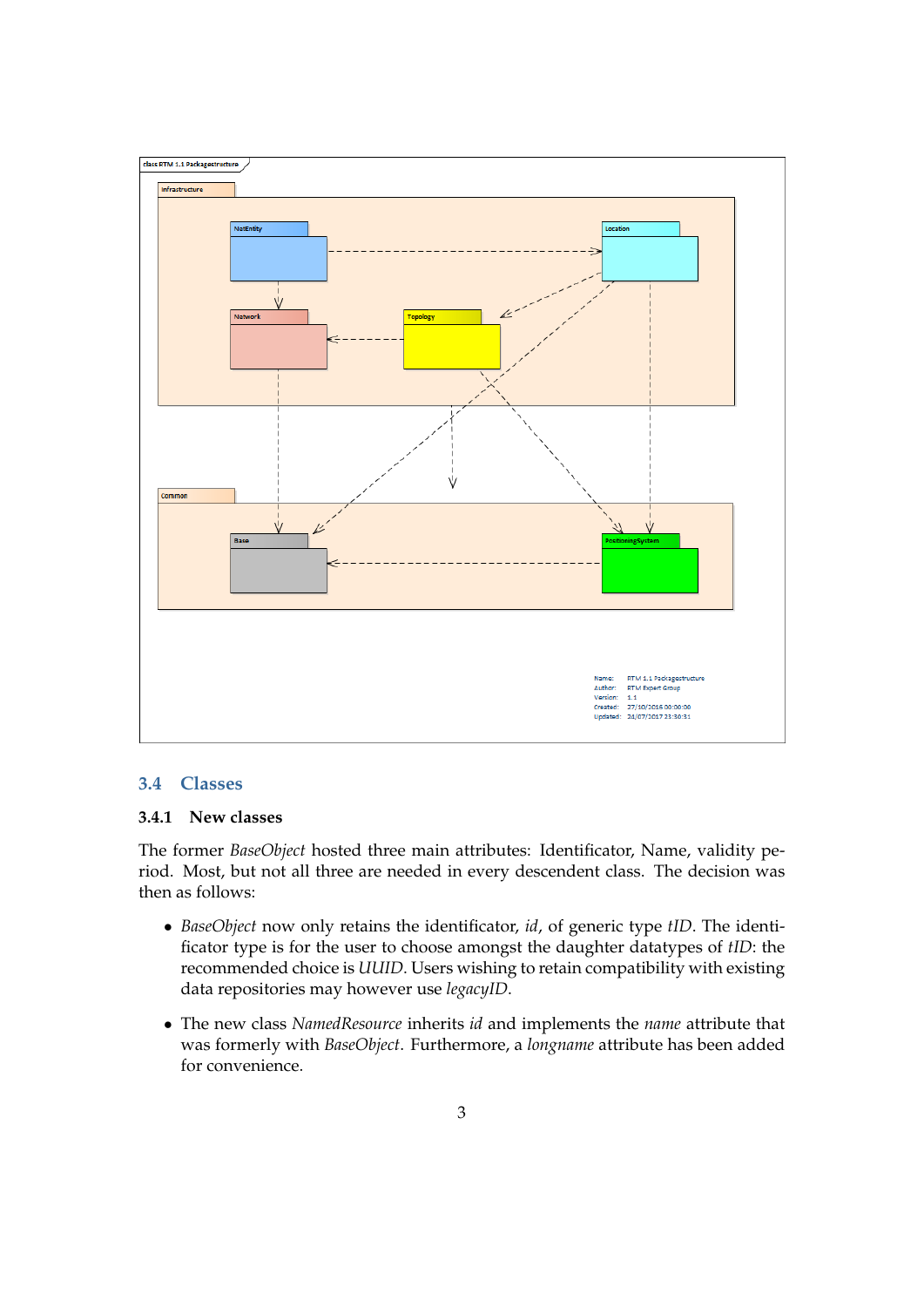- The existing class *NetworkResource* inherits from NamesResource and implements the validity attributes. The semantics of *validFrom* and *validTo* attributes of all descendent classes is now homogeneous: the time period between *validFrom* and *validTo* is the time of functional availability of the network object "in the field".
- Validity periods are also used by other classes in the *Positioning* package. These classes do not derive from *NetworkResource*, but from *BaseObject* or (now) *NamedResource*. The attributes *validFrom* and *validTo* are therefore introduced separately in these classes, with the same name, but different semantics because the validity period does NOT describe the functional availability of an infrastructure element.
- Two new classes, *AssociatedNetElementIntrinsic* and *AssociatedNetElementCoordinate*, have been introduced to separate intrinsic locations from other location concepts. In such way, it is possible to localize use intrinsic locations and (for instance) spatial locations independently from each other.

#### **3.4.2 New attributes in classes**

- *BaseObject* now has an attribute *id:ID* in addition to *uuid:UUID*. The optional *id* attribute has been introduced for the purpose of compatibility with existing railML schemes.
- *NamedResource* holds, in addition to the *name* attribute, a new attribute *longname*.
- *LevelNetwork* used to inherit a string attribute *Name* from BaseObject. However, the purpose here was to characterize the level as *Macro*, *Meso*, *Micro* that are defined in the IRS30100. *LevelNetwork* no longer inherits the *Name* attribute, because it is replaced by a specific *descriptionLevel* attribute. We created the corresponding enumeration type to enforce the usage of the standard names *Macro*, etc., for levels. RTM Users are free to extend the enumeration, in line with the possibility offered by IRS30100 to create any additional level when needed.

#### **3.5 Associations and roles**

#### **3.5.1 Changed associations**

Many small changes took place after the re-definition of *BaseObject* and *NetworkResource*, plus the introduction of *NamedResource* in between.

One major change is the suppression of the direct association between *LinearLocation* and *PositioningNetElement*. Reason is, that association was redundant with the indirect association (via *AssociatedNetElement*) but did not keep the sequence order of the *PositioningNetElement* instances, while this order is absolutely needed.